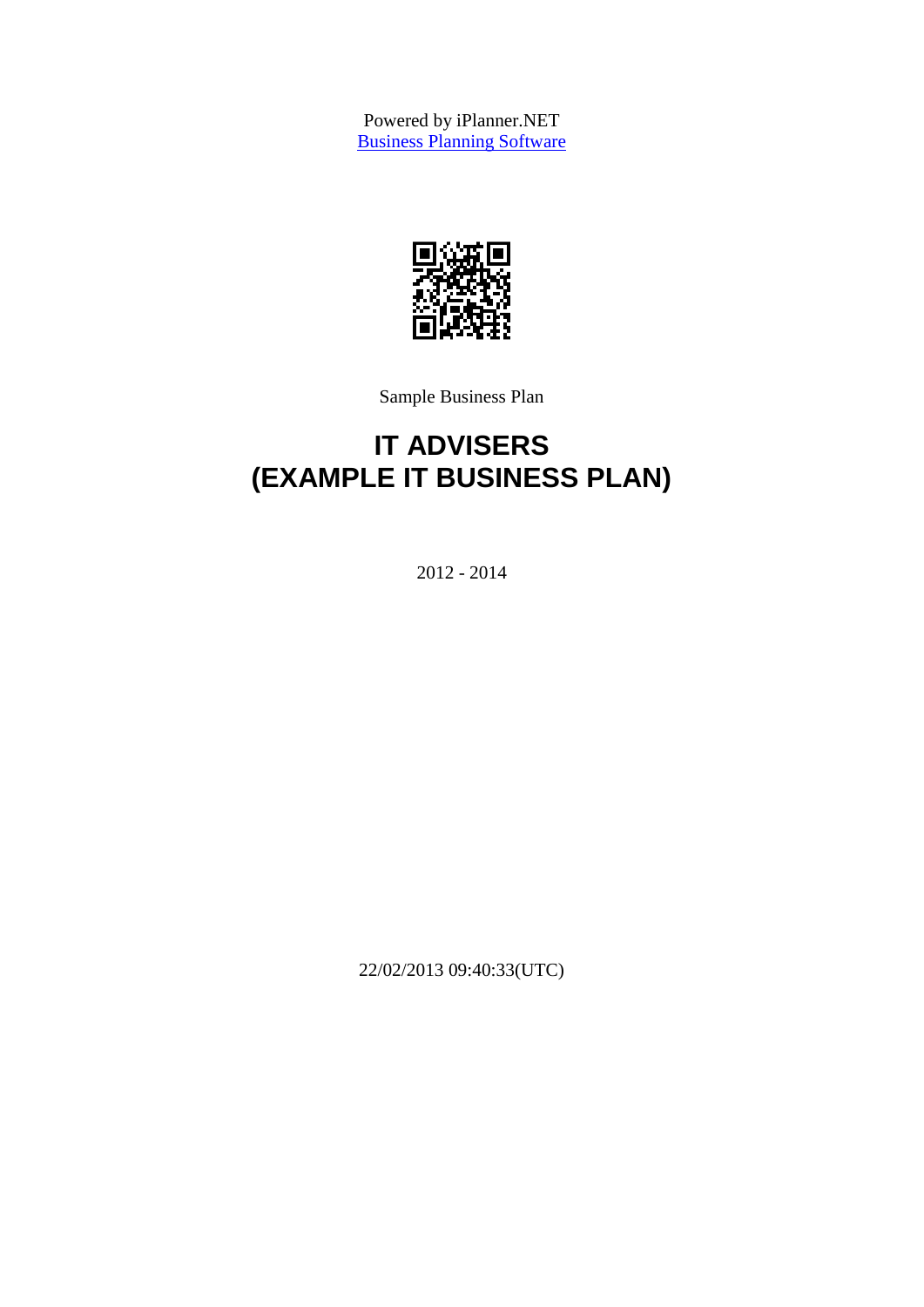Get started with your plan now! - *iPlanner.NET*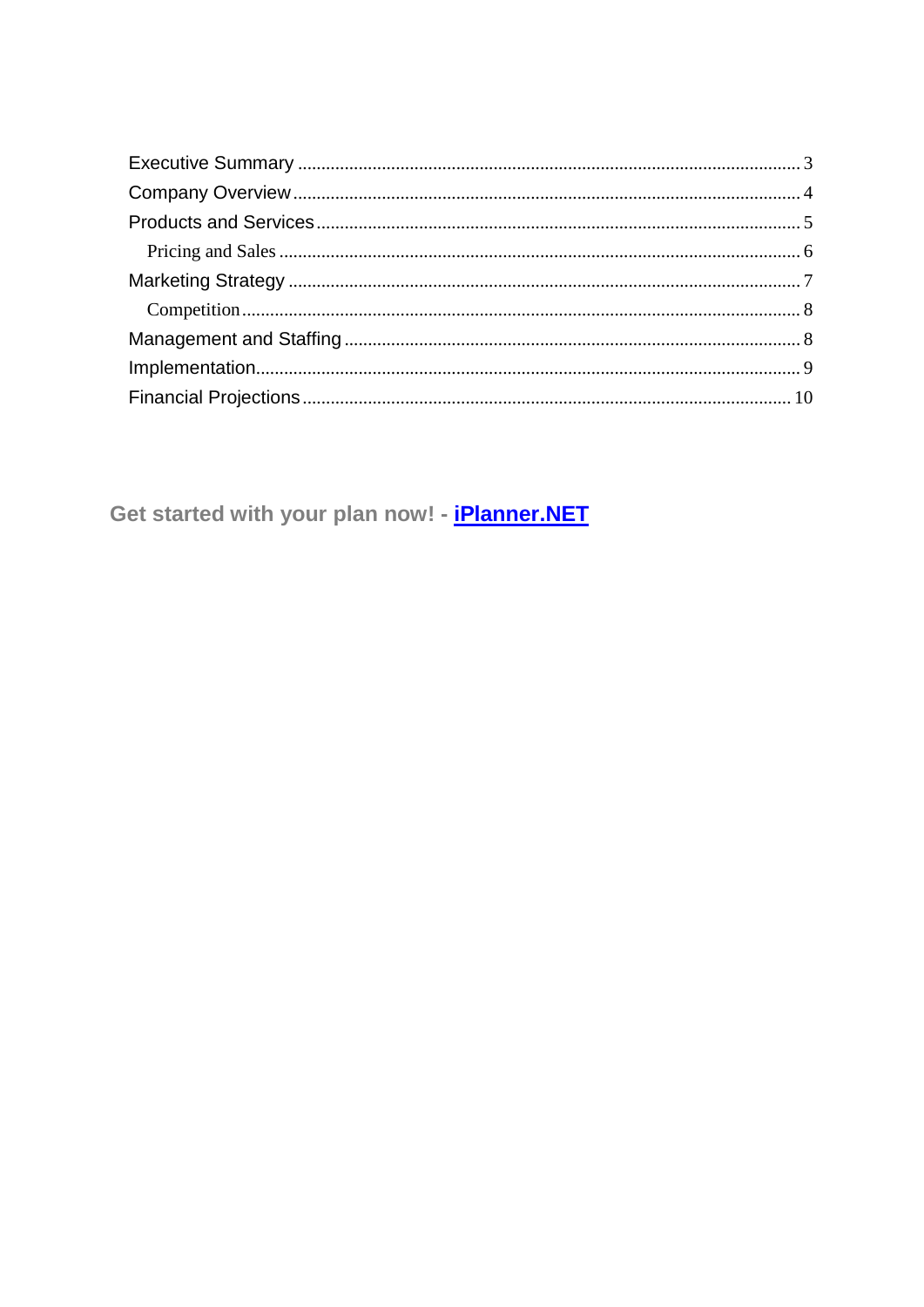### **Executive Summary**

IT-Advisers will be formed as a consulting company specializing in marketing of information technology and hi-tech products in international markets. Its founders are former marketers of consulting services, cloud-based software and market research, all in international markets. They are founding IT-Advisers to formalize the consulting services they offer.

### Mission

### **IT Advisers (ITA) offers high-tech manufacturers and IT-companies a reliable, high quality alternative to in-house resources for business development, market research and channel development on an international scale.**

A true alternative to in house resources offers a very high level of practical experience, know how, contacts and confidentiality. Clients must know that working with ITA is a more professional, less risky way to develop new areas even than working completely in house with their own people. ITA must also be able to maintain financial balance, charging a high value for its services and delivering an even higher value to its clients. Initial focus will be development in the European and Latin American markets, or for European clients in the United States market.

#### Keys to Success

- 1. Excellence in fulfilling the promise completely confidential, reliable, trustworthy expertise and information.
- 2. Developing visibility to generate new business leads.
- 3. Leveraging from a single pool of expertise into multiple revenue generation opportunities: retainer consulting, project consulting, market research, and market research published reports.

#### *This is a sample business plan created with iPlanner.NET business planning software application.*

|                               | 2012       | 2013      | 2014      |
|-------------------------------|------------|-----------|-----------|
| Cash                          | 3,422      | 52,939    | 114,404   |
| Sales revenue                 | 1,175,000  | 1,800,000 | 2,450,000 |
| Net profit for financial year | $-112,509$ | 76,547    | 210,178   |
| Operating margin              | $-9.58%$   | 4.25%     | 8.58%     |
| Owners' equity                | 22,491     | 159,038   | 349,216   |
| Return on equity (per year)   | $-500%$    | 48.1%     | 60.2%     |

#### Main financial measures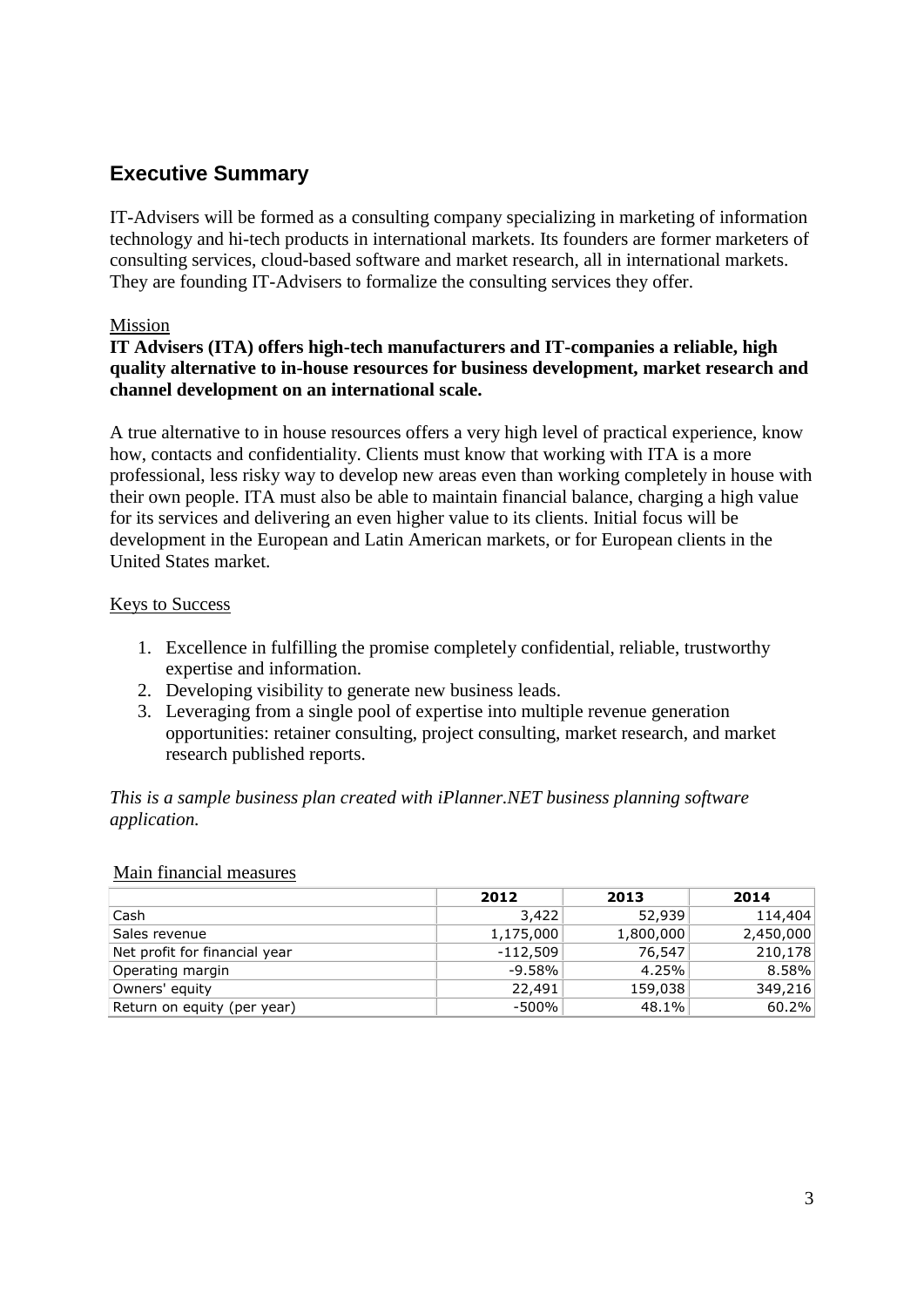





# **Company Overview**

IT Advisers (ITA) is a new company providing high-level expertise in international high-tech business development, channel development, distribution strategies and marketing of high tech products. It will focus initially on providing two kinds of international triangles:

- 1. Providing United States clients with development for European and Latin American markets.
- 2. Providing United Kingdom and European clients with development for the US and Latin American markets.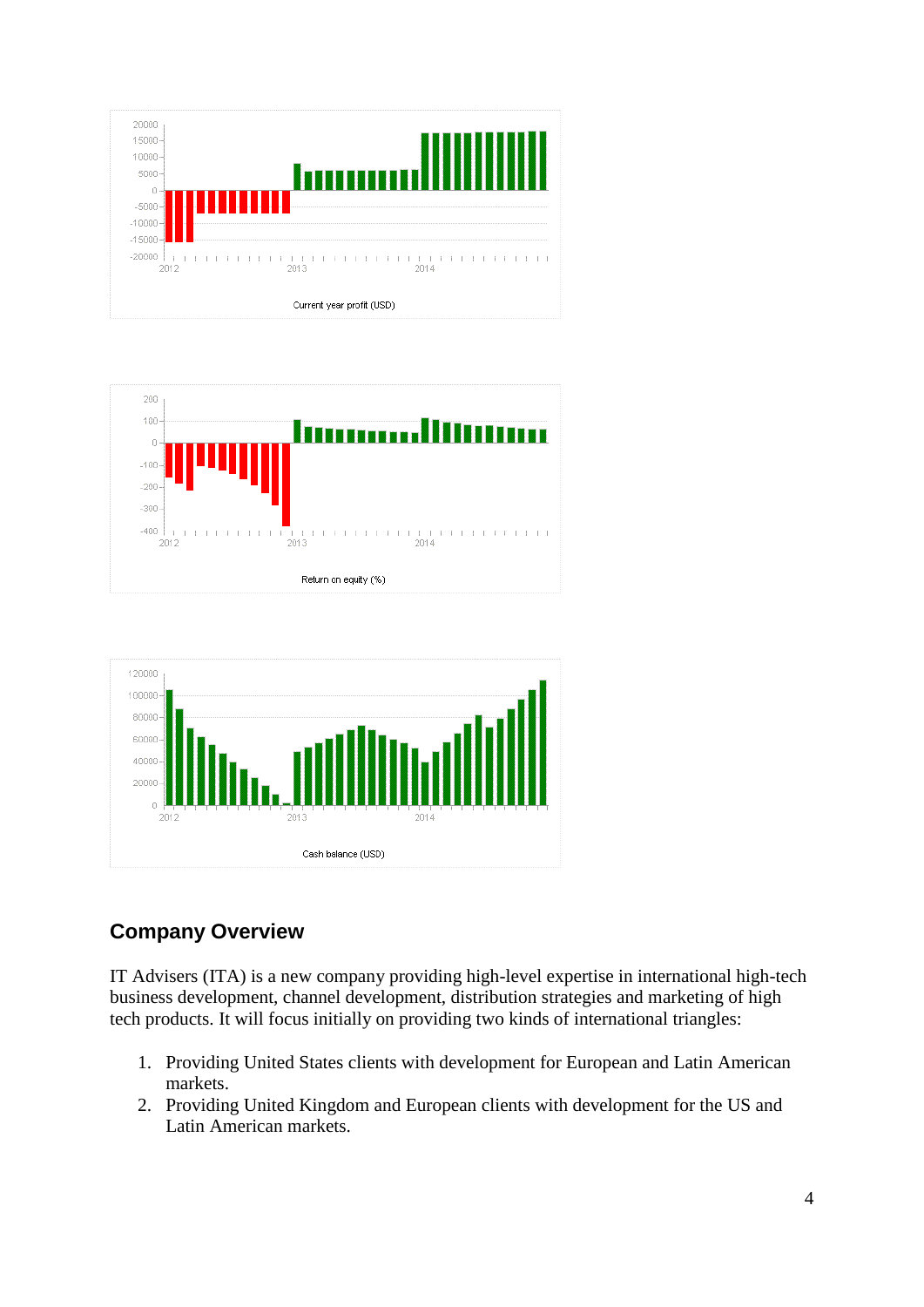As it grows it will take on people and consulting work in related markets, such as the rest of Latin America and the Far East, also similar markets. As it grows it will look for additional leverage by taking brokerage positions and representation positions to create percentage holdings in product results.

ITA will be created as a California C corporation based in San Jose, owned by its principal investors and principal operators. As of this writing it has not been chartered yet and is still considering alternatives of legal formation. The initial office will be established in a quality office space in the "Silicon Valley" area of California, the heart of the U.S. high tech and software industry.

ITA offers expertise in channel distribution, channel development, software and market development, sold and packaged in various ways that allow clients to choose their preferred relationship: these include small business consulting relationships, project based consulting, relationship and alliance brokering, sales representation and market representation, projectbased market research, published market research and information forum events.

### Pic 1. ITA Headquarters



### **Products and Services**

ITA offers the expertise a IT-company needs to develop new product distribution and new market segments in new markets. This can be taken as high-level retainer consulting, market research reports, software applications and/or project-based consulting.

Retainer consulting - we represent a client company as an extension of its business development and market development functions. This begins with complete understanding of the client company's situation, objectives, business plan, and constraints. We then represent the client company quietly and confidentially, sifting through new market developments and new opportunities as is appropriate to the client, representing the client in initial talks with possible allies, vendors and channels.

Project consulting - Proposed and billed on a per-project and per- milestone basis, project consulting offers a client company a way to harness our specific qualities and use our expertise to solve specific problems, develop and write business plans, develop specific information, software.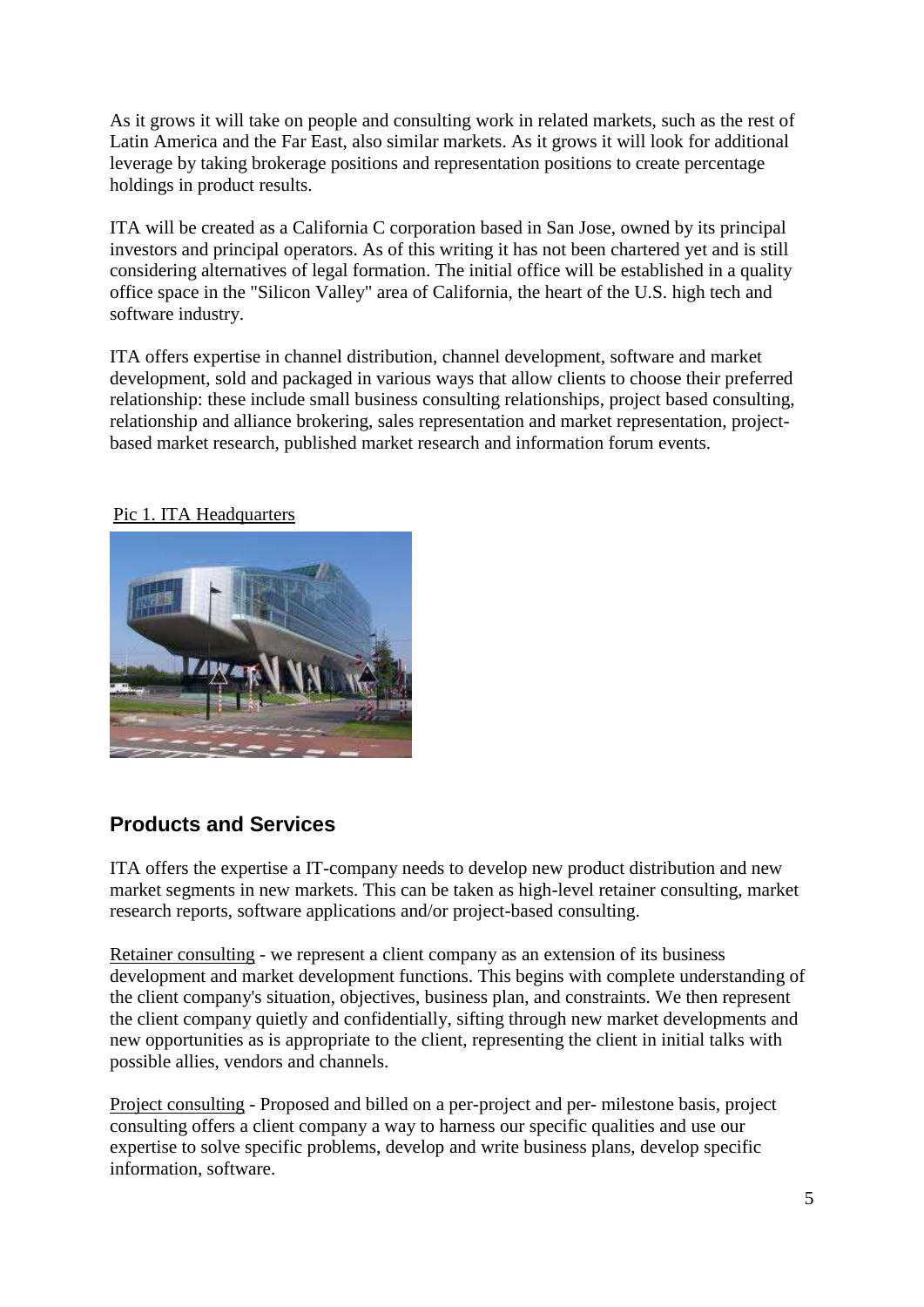Market research - group studies available to selected clients at \$5,000 per unit. A group study is packaged and published, a complete study of a specific market, channel, or topic. Examples might be studies of developing consumer channels in Brazil or Mexico, or implications of changing margins in software.

In the future ITA will broaden the coverage by expanding into coverage of additional markets (e.g. all of Latin America, Far East, Western Europe) and additional product areas (e.g. telecommunications, web-based software and technology integration). We are also studying the possibility of newsletter or electronic newsletter services, or perhaps special on- topic reports.

### **Pricing and Sales**

ITA (IT-Advisers) will be priced at the upper edge of what the market will bear, competing with the name brand consultants.

Consulting should be based on \$5,000 per day for project consulting, \$2,000 per day for market research, and \$10,000 per month and up for retainer consulting. Market research reports should be priced at \$5,000 per report, which will of course require that reports be very well planned, focused on very important topics very well presented.

The annual sales projections, gross margins and cost of sales are included here in the following tables.

| <b>Products and services</b>   | 2012      | 2013      | 2014      |
|--------------------------------|-----------|-----------|-----------|
| Retainer Consulting            | 400,000   | 650,000   | 1,000,000 |
| Project Consulting             | 500,000   | 750,000   | 900,000   |
| Market Research                | 200,000   | 300,000   | 400,000   |
| Strategic Reports and Software | 75,000    | 100,000   | 150,000   |
|                                | 1,175,000 | 1,800,000 | 2,450,000 |

#### Sales revenue (USD)

#### Gross margin (%)

| <b>Products and services</b>   | 2012 | 2013 | 2014 |
|--------------------------------|------|------|------|
| Retainer Consulting            | 85   | 85   | 85   |
| Project Consulting             | 85   | 85   | 85   |
| Market Research                | 30   | 30   | 30   |
| Strategic Reports and Software | 70   | 70   | 70   |

#### Cost of sales (USD)

| <b>Products and services</b>   | 2012    | 2013    | 2014    |
|--------------------------------|---------|---------|---------|
| Retainer Consulting            | 60,000  | 97.500  | 150,000 |
| <b>Project Consulting</b>      | 75,000  | 112,500 | 135,000 |
| Market Research                | 140,000 | 210,000 | 280,000 |
| Strategic Reports and Software | 22,500  | 30,000  | 45,000  |
|                                | 297,500 | 450,000 | 610,000 |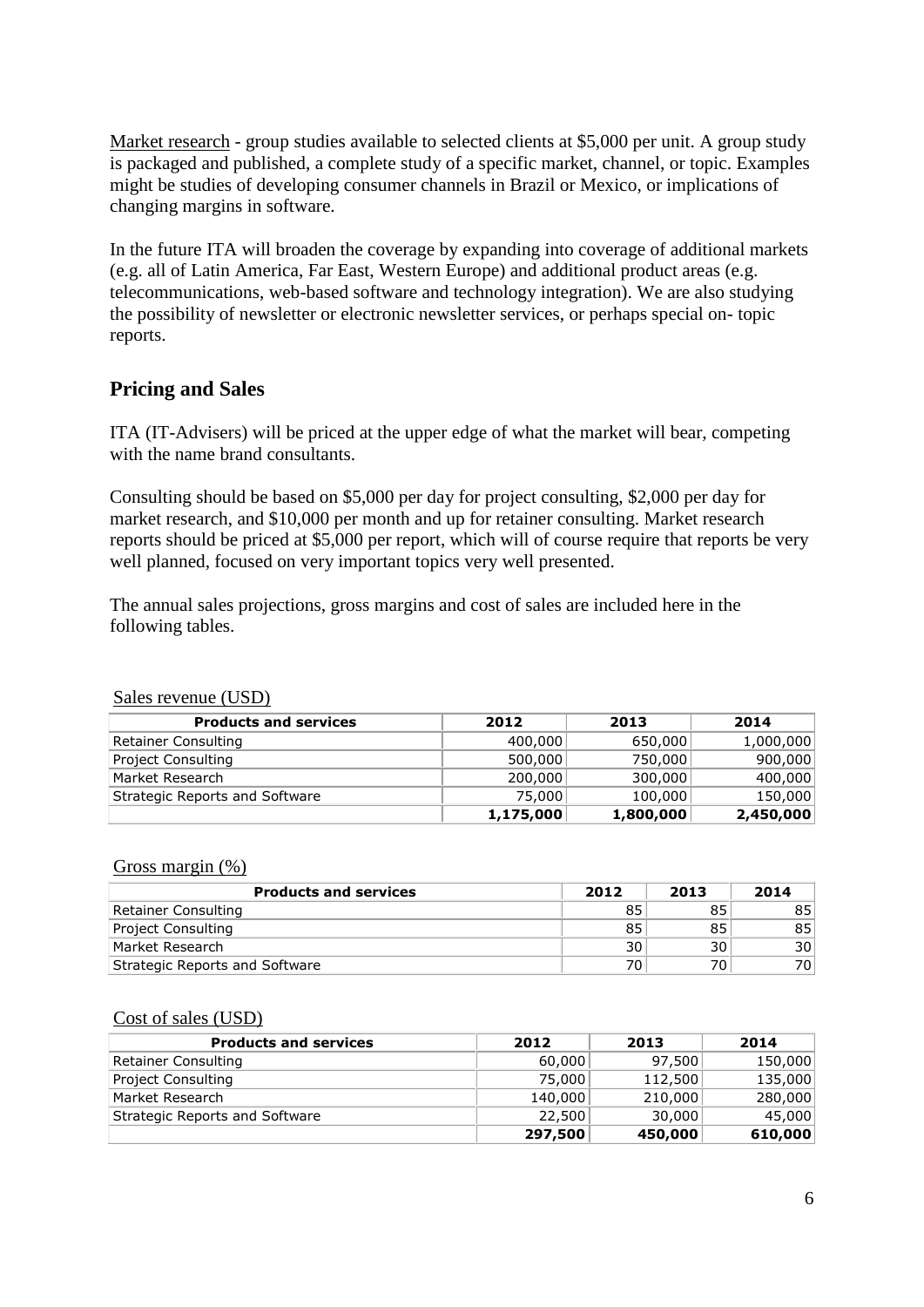#### Break-even analysis (USD)

|                                | 2012      | 2013      | 2014      |
|--------------------------------|-----------|-----------|-----------|
| Sales revenue                  | 1,175,000 | 1,800,000 | 2,450,000 |
| Cost of sales                  | 297,500   | 450,000   | 610,000   |
| Variable expenses, total       | 297,500   | 450,000   | 610,000   |
| Labour cost                    | 727,260   | 897,000   | 1,110,900 |
| Other operating expenses       | 265,000   | 322,500   | 455,000   |
| Depreciation of fixed assets   | 5,000     | 15,000    | 15,000    |
| Financial expenses             | 5,250     | 30,448    | 25,569    |
| <b>Fixed expenses, total</b>   | 1,002,510 | 1,264,948 | 1,606,469 |
| Gross margin                   | 74.7%     | 75%       | 75.1%     |
| Break-even sales revenue       | 1,342,391 | 1,686,597 | 2,139,049 |
| Sales revenue above break-even | O         | 113,403   | 310,951   |

### **Marketing Strategy**

ITA will be focusing on information technology manufacturers of computer hardware and software, services, networking, who want to sell into markets in the United States, United Kingdom, Europe, and Latin America. These are mostly larger companies, and occasionally medium-sized companies.

Our most important group of potential customers are executives in larger corporations. These are marketing managers, general managers, sales managers, sometimes charged with international focus and sometimes charged with market or even specific channel focus. They do not want to waste their time or risk their money looking for bargain information or questionable expertise. As they go into markets looking at new opportunities, they are very sensitive to risking their company's name and reputation.

The consulting industry is pulverized and disorganized, thousands of smaller consulting organizations and individual consultants for every one of the few dozen well-known companies.Consulting is a disorganized industry, with participants ranging from major international name brand consultants to tens of thousands of individuals. One of ITA's challenges will be establishing itself as a "real" consulting company, positioned as a relatively risk free corporate purchase.

At the highest level are the few well established major names in management consulting. Most of these are organized as partnerships established in major markets around the world, linked together by interconnecting directors and sharing the name and corporate wisdom. Some evolved from accounting companies and some from management consulting. These companies charge very high rates for consulting and maintain relatively high overhead structures and fulfillment structures based on partners selling and junior associates fulfilling. At the intermediate level are some function specific or market specific consultants, such as the market research firms or channel development firms.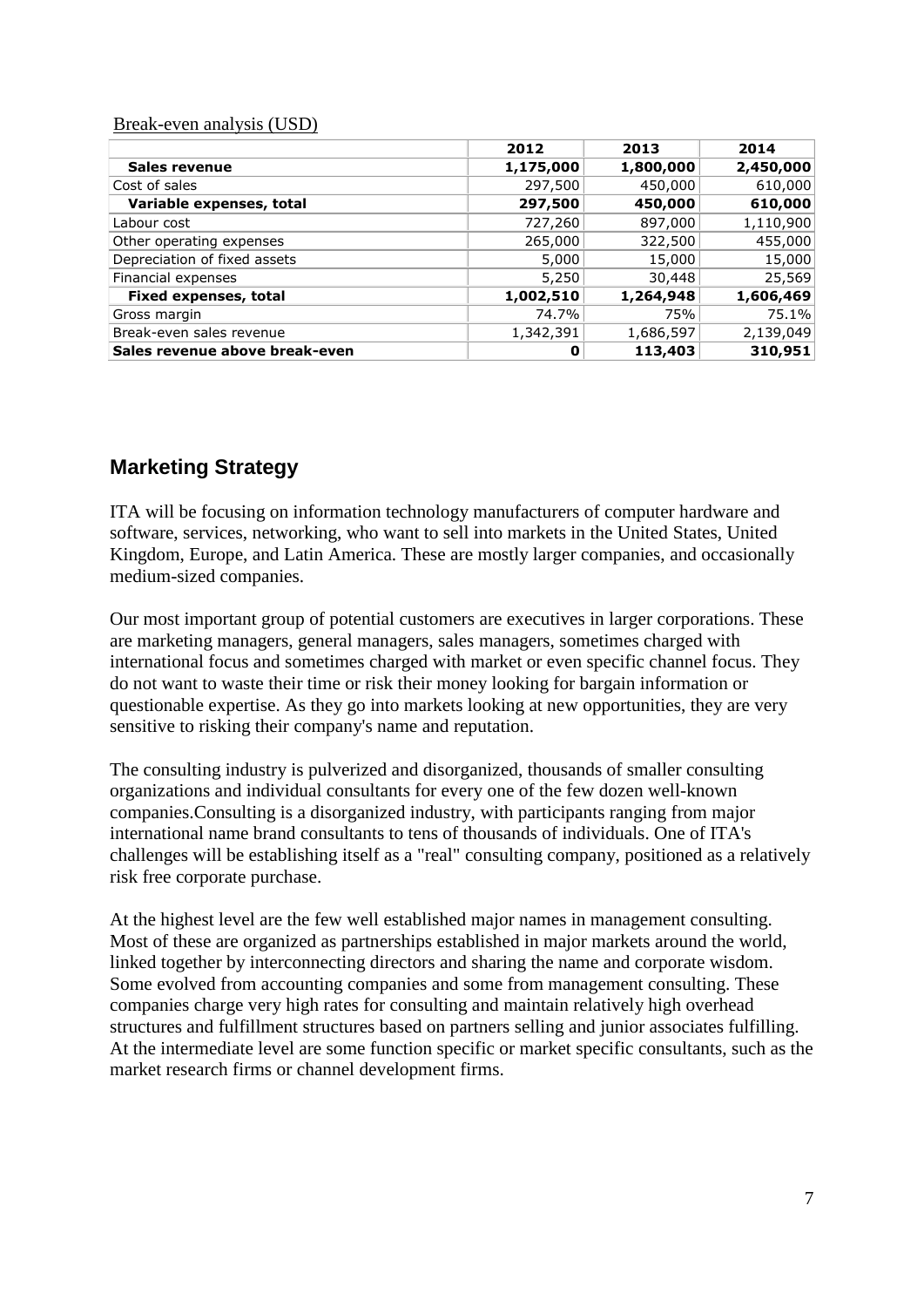### Market segmentation

- Large manufacturer corporations our most important market segment is the large manufacturer of high-technology products, such as Apple, Hewlett-Packard, IBM, Microsoft. These companies will be calling on ITA for development functions that are better spun off than managed in-house, and for market research, and for market forums.
- Medium sized growth companies: particularly in software, multimedia, and some related high growth fields, ITA will be able to offer an attractive development alternative to the company that is management constrained and unable to address opportunities in new markets and new market segments.

### **Competition**

The competition comes in several forms:

- 1. The most significant competition is no consulting at all, companies choosing to do business development, planning and channel development and market research inhouse. Their own managers do this on their own, as part of their regular business functions. Our key advantage in competition with in-house development is that managers are already overloaded with responsibilities, they don't have time for additional responsibilities in new market development or new channel development. Also, ITA can approach alliances, vendors, and channels on a confidential basis, gathering information and making initial contacts in ways that the corporate managers can't.
- 2. The high-level prestige management consulting: McKinsey, Boston Consulting Group, etc. These are essentially generalists who take their name-brand management consulting into specialty areas. Their other very important weakness is the management structure that has the partners selling new jobs, and inexperienced associates delivering the work. We compete against them as experts in our specific fields, and with the guarantee that our clients will have the top-level people doing the actual work.
- 3. The third general kind of competitor is the international market research company: Dataquest, Stanford Research Institute, etc. These companies are formidable competitors for published market research and market forums, but cannot provide the kind of high-level consulting that ITA will provide.
- 4. The fourth kind of competition is the market-specific smaller house. For example: Nomura Research in Japan.
- 5. Sales representation, brokering and deal catalysts are an ad-hoc business form that will be defined in detail by the specific nature of each individual case.

### **Management and Staffing**

The initial management team depends on the founders themselves, with little back-up. As we grow we will take on additional consulting help, plus graphic/editorial, sales, and marketing. ITA should be mainly managed by working partners. In the beginning we assume 3-5 partners. We will invite one international partner from Europe. The organization has to be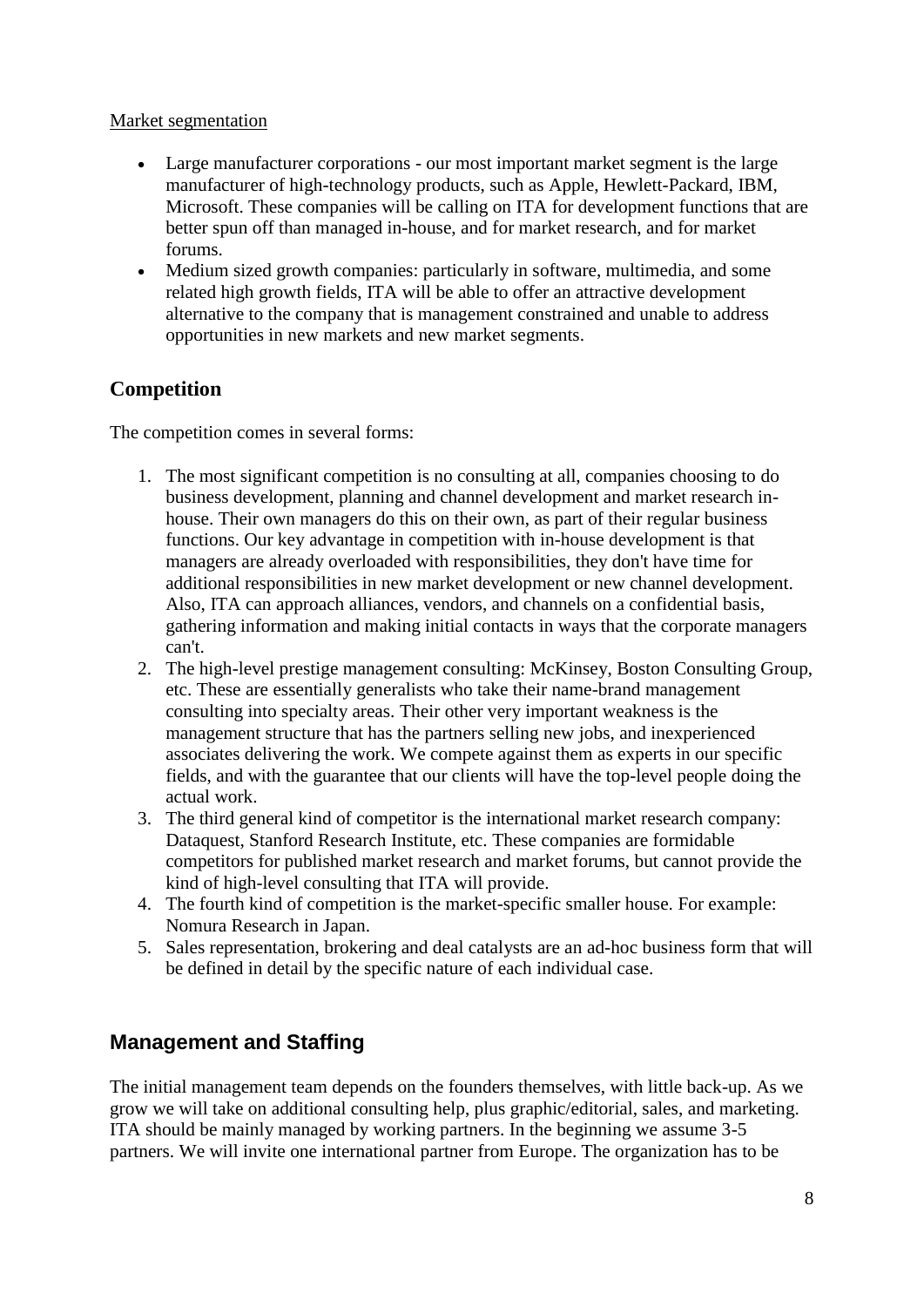very flat in the beginning, with each of the founders responsible for his or her own work and management.

The ITA business requires a very high level of international experience and expertise, which means that it will not be easily leveraged in the common consulting company mode in which partners run the business and make sales, while associates fulfill. Partners will necessarily be involved in the fulfillment of the core business proposition, providing the expertise to the clients.

The initial personnel plan is still tentative. It should involve 3-5 partners, 1-3 consultants, 1 strong marketing person, an office manager. Later we add more partners, consultants and and sales staff.

The annual personal estimates are included in the tables presented below.

#### Headcount

| Personnel         | 2012 | 2013 | 2014 |
|-------------------|------|------|------|
| Partners          |      |      |      |
| Consultants       |      |      |      |
| Marketing manager |      |      |      |
| Sales reps        |      |      |      |
| Office manager    |      |      |      |
|                   |      | 13   | 15   |

#### Average monthly salary (USD)

| Personnel         | 2012  | 2013  | 2014  |
|-------------------|-------|-------|-------|
| Partners          | 5,200 | 5,500 | 6,000 |
| Consultants       | 5,100 | 5,200 | 5,300 |
| Marketing manager | 4,600 | 4,700 | 4,800 |
| Sales reps        | 4,200 | 4,400 | 4,600 |
| Office manager    | 3,100 | 3,200 | 3,300 |

#### Labour cost (USD)

|                         | 2012      | 2013      | 2014      |
|-------------------------|-----------|-----------|-----------|
| Wages and salaries      | 632,400   | 780,000   | 966,000   |
| Social security costs   | 94,860    | 117,000   | 144,900   |
| Labour cost             | 727,260   | 897,000   | 1,110,900 |
| <b>REVENUES</b>         | 1,175,000 | 1,800,000 | 2,450,000 |
| Labour cost to revenues | 61.9%     | 49.8%     | 45.3%     |

### **Implementation**

Total start-up expense (including legal costs, branding, stationery, other one time expenses) come to \$30,000. The annual overhead expense estimates are presented in the table below. Start-up assets required include \$50,000 in fixed assets like office furniture, computers, software and other equipment and tools.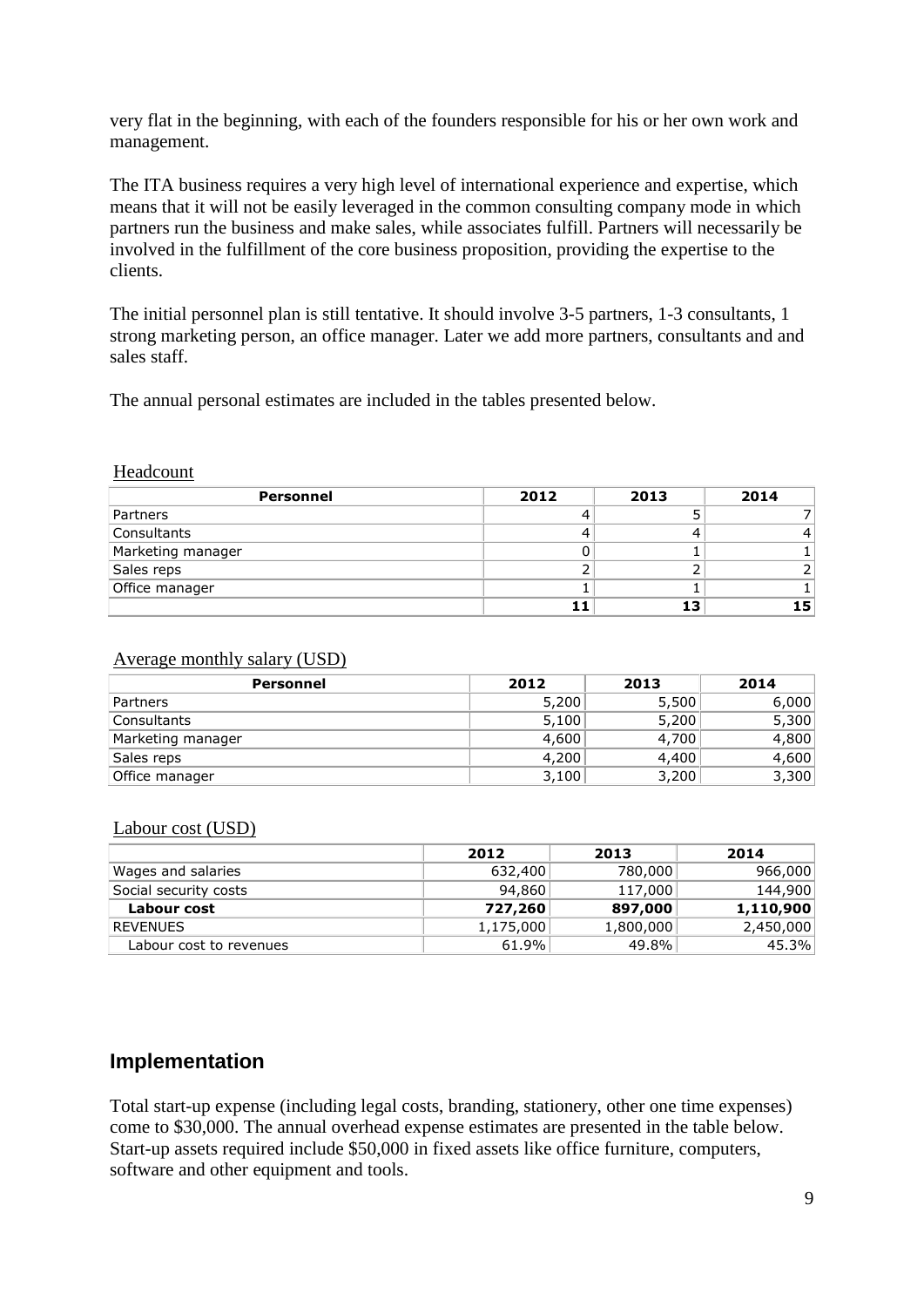#### Other operating expenses (USD)

| <b>Other operating expenses</b>    | 2012    | 2013    | 2014    |
|------------------------------------|---------|---------|---------|
| Startup expenses                   | 30,000  |         | 0       |
| Marketing                          | 50,000  | 60,000  | 70,000  |
| Travel                             | 100,000 | 150,000 | 250,000 |
| Office expenses and software costs | 75,000  | 100,000 | 120,000 |
| Insurance                          | 5,000   | 5,000   | 5,000   |
| Other fixed expenses               | 5,000   | 7,500   | 10,000  |
|                                    | 265,000 | 322,500 | 455,000 |

### Assets purchase value (USD)

| <b>Fixed assets</b>              | 2012   | 2013    | 2014 |
|----------------------------------|--------|---------|------|
| Startup fixed assets (equipment) | 50,000 |         | 0    |
| New office                       |        | 500,000 |      |
|                                  | 50,000 | 500,000 |      |

### **Financial Projections**

The paid-in capital from partners and other investors will be \$135,000. An annuity loan will be taken from a bank in amount of \$500,000 for 60 months. The performance measures, business plan financial projections and break-even analysis are presented below.

#### Performance measures (USD)

|                               | 2012       | 2013      | 2014      |
|-------------------------------|------------|-----------|-----------|
| Sales revenue                 | 1,175,000  | 1,800,000 | 2,450,000 |
| Cost of sales                 | 297,500    | 450,000   | 610,000   |
| <b>Gross profit</b>           | 877,500    | 1,350,000 | 1,840,000 |
| Other operating expenses      | 265,000    | 322,500   | 455,000   |
| Labour cost                   | 727,260    | 897,000   | 1,110,900 |
| Depreciation of fixed assets  | 5,000      | 15,000    | 15,000    |
| <b>Operating profit</b>       | $-119,760$ | 115,500   | 259,100   |
| <b>EBITDA</b>                 | $-114,760$ | 130,500   | 274,100   |
| Financial income and expenses | $-5,250$   | $-30,448$ | $-25,569$ |
| Profit before income tax      | $-125,010$ | 85,052    | 233,531   |
| Income tax expense            | $-12,501$  | 8,505     | 23,353    |
| <b>Profit</b>                 | $-112,509$ | 76,547    | 210,178   |
|                               |            |           |           |
| Operating margin              | $-9.58%$   | 4.25%     | 8.58%     |
| Gross margin                  | 74.7%      | 75%       | 75.1%     |
| Sales per employee            | 106,818    | 138,462   | 163,333   |
| Value added                   | 612,500    | 1,027,500 | 1,385,000 |
| Value added per employee      | 55,682     | 79,038    | 92,333    |
|                               |            |           |           |
| Return on equity (per year)   | $-500%$    | 48.1%     | 60.2%     |
| Quick ratio                   | 1.04       | 0.90      | 8.52      |
| Current ratio                 | 1.04       | 0.90      | 8.52      |
| <b>ISCR</b>                   | $-21.9$    | 4.29      | 10.7      |
| <b>DSCR</b>                   | 0          | 1.08      | 1.79      |
| Debt to equity ratio          | 3.33       | 3.04      | 1.02      |
| Debt to capital ratio         | 76.9%      | 75.3%     | 50.5%     |
|                               |            |           |           |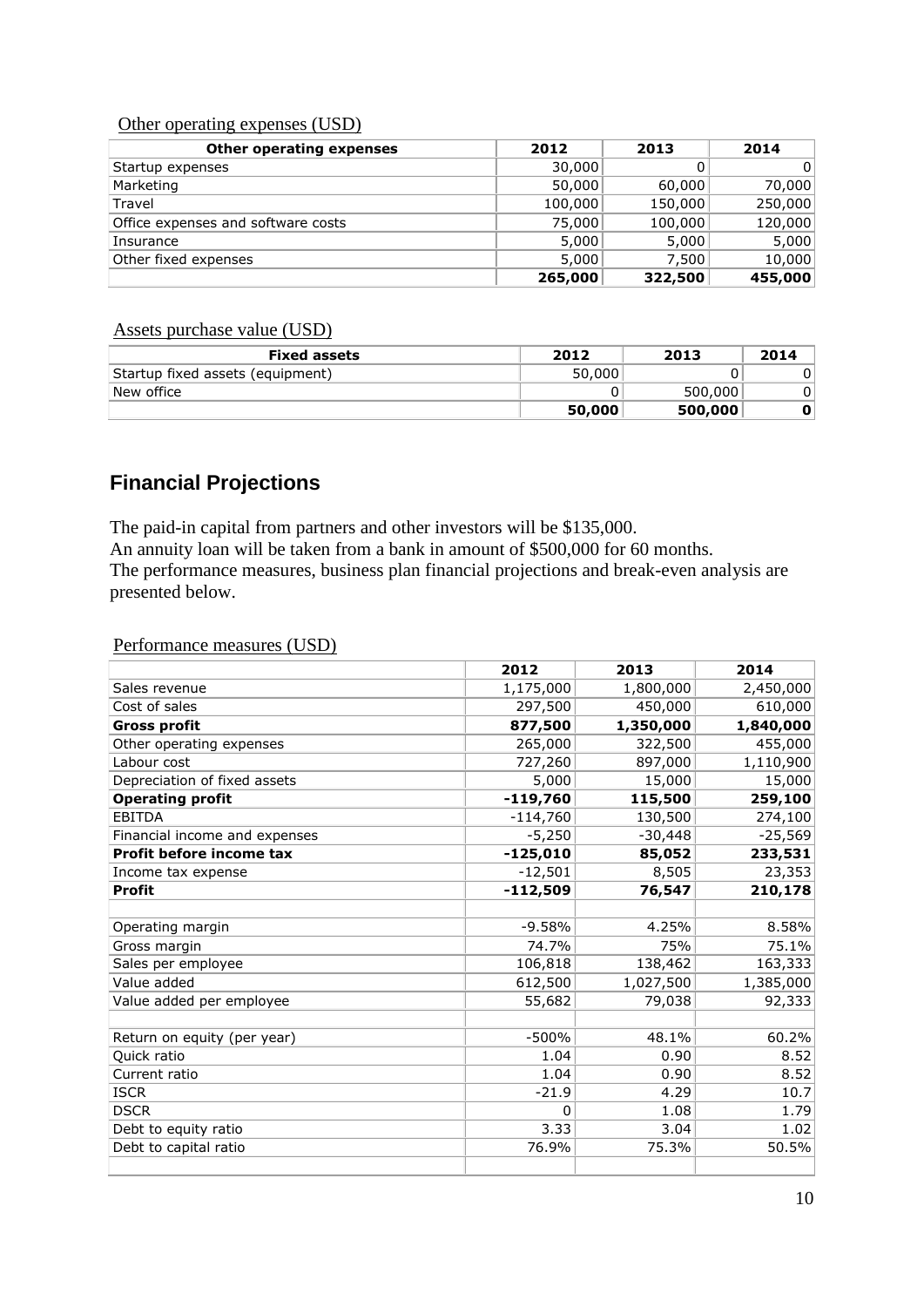| Receivables collection period,<br>davs |     | ___     |  |
|----------------------------------------|-----|---------|--|
| Payable period<br>davs                 | --- | 1 J J J |  |

### Income statements (USD)

| $\ldots$                      |            |           |           |
|-------------------------------|------------|-----------|-----------|
|                               | 2012       | 2013      | 2014      |
| Sales revenue                 | 1,175,000  | 1,800,000 | 2,450,000 |
| Cost of sales                 | 297,500    | 450,000   | 610,000   |
| Other operating expenses      | 265,000    | 322,500   | 455,000   |
| Labour cost                   |            |           |           |
| Wages and salaries            | 632,400    | 780,000   | 966,000   |
| Social security costs         | 94,860     | 117,000   | 144,900   |
| Total labour cost             | 727,260    | 897,000   | 1,110,900 |
| Depreciation of fixed assets  | 5,000      | 15,000    | 15,000    |
| <b>Operating profit</b>       | $-119,760$ | 115,500   | 259,100   |
| Financial expenses            |            |           |           |
| Interest expense              | 5,250      | 30,448    | 25,569    |
| Total financial expenses      | 5,250      | 30,448    | 25,569    |
| Profit before income tax      | $-125,010$ | 85,052    | 233,531   |
| Income tax expense            | $-12,501$  | 8,505     | 23,353    |
| Net profit for financial year | $-112,509$ | 76,547    | 210,178   |

### Balance sheets (USD)

|                                               | 2012     | 2013      | 2014         |
|-----------------------------------------------|----------|-----------|--------------|
| <b>ASSETS</b>                                 |          |           |              |
| <b>Current assets</b>                         |          |           |              |
| Cash                                          | 3,422    | 52,939    | 114,404      |
| Receivables and prepayments                   |          |           |              |
| Trade receivables                             | 48,968   | 75,006    | 102,087      |
| Prepaid and deferred taxes                    | 12,501   | 3,996     | 0.00         |
| Inventories                                   |          |           |              |
| Inventories                                   | $\Omega$ | 0         | $\mathbf{0}$ |
| <b>Total current assets</b>                   | 64,890   | 131,940   | 216,491      |
| <b>Fixed assets</b>                           |          |           |              |
| Tangible assets                               |          |           |              |
| Machineny and equipment                       | 50,000   | 550,000   | 550,000      |
| Less: Accumulated depreciation                | $-5,000$ | $-20,000$ | $-35,000$    |
| Total                                         | 45,000   | 530,000   | 515,000      |
| <b>Total fixed assets</b>                     | 45,000   | 530,000   | 515,000      |
| <b>Total assets</b>                           | 109,890  | 661,940   | 731,491      |
| <b>LIABILITIES and OWNERS' EQUITY</b>         |          |           |              |
| <b>Liabilities</b>                            |          |           |              |
| <b>Current liabilities</b>                    |          |           |              |
| Loan liabilities                              |          |           |              |
| Short-term loans and notes                    | $\Omega$ | $\Omega$  | $\mathbf 0$  |
| Current portion of long-term loan liabilities | 50,000   | 127,295   | 0            |
| Total                                         | 50,000   | 127,295   | 0            |
| Debts and prepayments                         |          |           |              |
| Trade creditors, goods                        | 12,399   | 18,751    | 25,418       |
| Trade creditors, other                        | 0        | 0         | 0            |
| Employee-related liabilities                  | $\Omega$ | $\Omega$  | $\Omega$     |
| Total                                         | 12,399   | 18,751    | 25,418       |
| <b>Total current liabilities</b>              | 62,399   | 146,046   | 25,418       |
| <b>Long-term liabilities</b>                  |          |           |              |
| Long-term loan liabilities                    |          |           |              |
| Loans, notes and financial lease payables     | 25,000   | 356,857   | 356,857      |
| <b>Total long-term liabilities</b>            | 25,000   | 356,857   | 356,857      |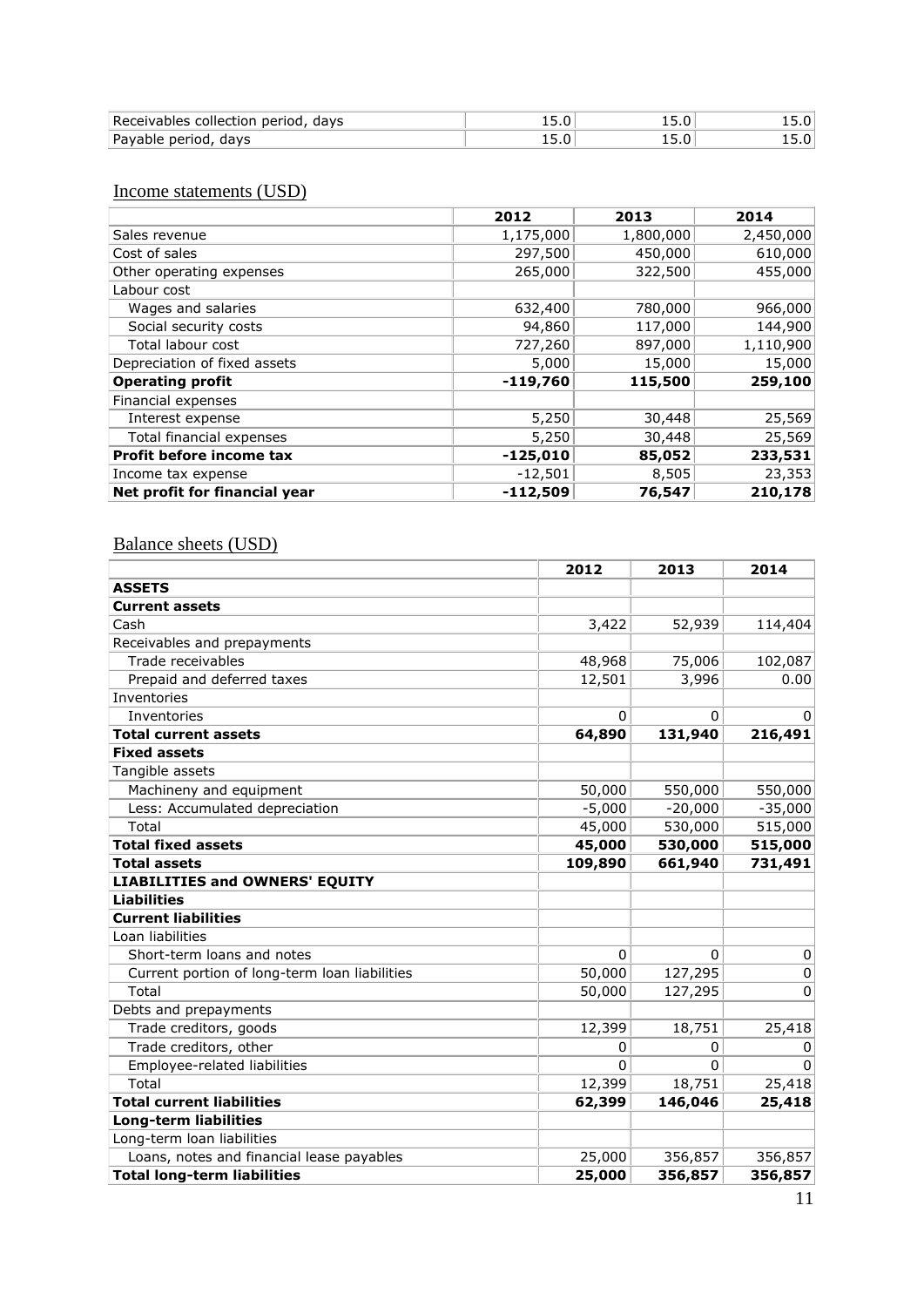| <b>Total liabilities</b>             | 87,399     | 502,902    | 382,275      |
|--------------------------------------|------------|------------|--------------|
| Owners' equity                       |            |            |              |
| Share capital in nominal value       | 135,000    | 195,000    | 195,000      |
| Share premium                        | 0          | 0          | $\mathbf{0}$ |
| Retained profit/loss                 | 0          | $-112.509$ | $-55,962$    |
| Current year profit                  | $-112,509$ | 76,547     | 210,178      |
| Total owners' equity                 | 22,491     | 159,038    | 349,216      |
| Total liabilities and owners' equity | 109,890    | 661,940    | 731,491      |

# Cash flow statement (1-6 month) (USD)

|                                          |           |             |           |             | Jan-2012 Feb-2012 Mar-2012 Apr-2012 May-2012 Jun-2012 |             |
|------------------------------------------|-----------|-------------|-----------|-------------|-------------------------------------------------------|-------------|
| CASH FLOWS FROM OPERATING ACTIVITIES     |           |             |           |             |                                                       |             |
| Inflows                                  |           |             |           |             |                                                       |             |
| Payments from customers                  | 48,958    | 97,915      | 97,915    | 97,915      | 97,915                                                | 97,915      |
| Total                                    | 48,958    | 97,915      | 97,915    | 97,915      | 97,915                                                | 97,915      |
| Outflows                                 |           |             |           |             |                                                       |             |
| Payments to vendors (goods)              | 12,396    | 24,791      | 24,791    | 24,791      | 24,791                                                | 24,791      |
| Payment of salaries and wages            | 52,700    | 52,700      | 52,700    | 52,700      | 52,700                                                | 52,700      |
| Social security costs                    | 7,905     | 7,905       | 7,905     | 7,905       | 7,905                                                 | 7,905       |
| Payments to vendors (operating expenses) | 29,581    | 29,581      | 29,581    | 19,581      | 19,581                                                | 19,581      |
| Total                                    | 102,582   | 114,977     | 114,977   | 104,977     | 104,977                                               | 104,977     |
| Net cash flow from operating activities  | -53,624   | $-17,062$   | -17,062   | $-7,062$    | $-7,062$                                              | $-7,062$    |
|                                          |           |             |           |             |                                                       |             |
| CASH FLOWS FROM INVESTING ACTIVITIES     |           |             |           |             |                                                       |             |
| Inflows                                  |           |             |           |             |                                                       |             |
| Outflows                                 |           |             |           |             |                                                       |             |
| Payments to vendors (assets)             | 50,000    | 0           | 0         | 0           | 0                                                     | $\mathbf 0$ |
| Total                                    | 50,000    | 0           | 0         | $\mathbf 0$ | $\overline{0}$                                        | $\mathbf 0$ |
| Net cash flow from investing activities  | $-50,000$ | $\mathbf 0$ | 0         | $\mathbf 0$ | $\mathbf{0}$                                          | $\mathbf 0$ |
|                                          |           |             |           |             |                                                       |             |
| CASH FLOWS FROM FINANCING ACTIVITIES     |           |             |           |             |                                                       |             |
| Inflows                                  |           |             |           |             |                                                       |             |
| Payments from shareholders               | 135,000   | $\Omega$    | 0         | 0           | $\Omega$                                              | $\mathbf 0$ |
| Loan amounts received                    | 75,000    | $\Omega$    | 0         | 0           | $\Omega$                                              | $\mathbf 0$ |
| Total                                    | 210,000   | 0           | 0         | 0           | $\Omega$                                              | $\mathbf 0$ |
| Outflows                                 |           |             |           |             |                                                       |             |
| Principal repayments                     | 0         | 0           | 0         | $\mathbf 0$ | $\Omega$                                              | $\mathbf 0$ |
| Interest expense                         | 438       | 438         | 438       | 438         | 438                                                   | 438         |
| Dividends (net to shareholders)          | 0         | 0           | 0         | $\mathbf 0$ | $\mathbf{0}$                                          | $\mathbf 0$ |
| Payment of corporate income tax          | 0         | 0           | 0         | 0           | $\Omega$                                              | $\mathbf 0$ |
| Corporate income tax on dividends        | $\Omega$  | $\Omega$    | $\Omega$  | 0           | $\Omega$                                              | $\mathbf 0$ |
| Total                                    | 438       | 438         | 438       | 438         | 438                                                   | 438         |
| Net cash flow from financing activities  | 209,563   | $-438$      | $-438$    | $-438$      | $-438$                                                | $-438$      |
|                                          |           |             |           |             |                                                       |             |
| Net change in cash                       | 105,938   | $-17,500$   | $-17,500$ | $-7,500$    | $-7,500$                                              | $-7,500$    |
| Cash at the beginning                    | 0         | 105,938     | 88,439    | 70,939      | 63,440                                                | 55,940      |
| Cash at the end                          | 105,938   | 88,439      | 70,939    | 63,440      | 55,940                                                | 48,441      |

# Cash flow statement (3-6 quarter) (USD)

|                                                                                     | 449,997                                                                                                                                                       |
|-------------------------------------------------------------------------------------|---------------------------------------------------------------------------------------------------------------------------------------------------------------|
|                                                                                     | 449,997                                                                                                                                                       |
|                                                                                     |                                                                                                                                                               |
|                                                                                     | 112,499                                                                                                                                                       |
|                                                                                     | 195,000                                                                                                                                                       |
|                                                                                     | 29,250                                                                                                                                                        |
|                                                                                     | 80,622                                                                                                                                                        |
| 411,021                                                                             | 417,371                                                                                                                                                       |
|                                                                                     | 32,626                                                                                                                                                        |
| 293,745<br>293,745<br>74,373<br>158,100<br>23,715<br>58,743<br>314,931<br>$-21,186$ | 293,755<br>423,965<br>293,755<br>423,965<br>74,377<br>106,149<br>158,100<br>195,000<br>23,715<br>29,250<br>58,771<br>80,622<br>314,963<br>$-21,208$<br>12,944 |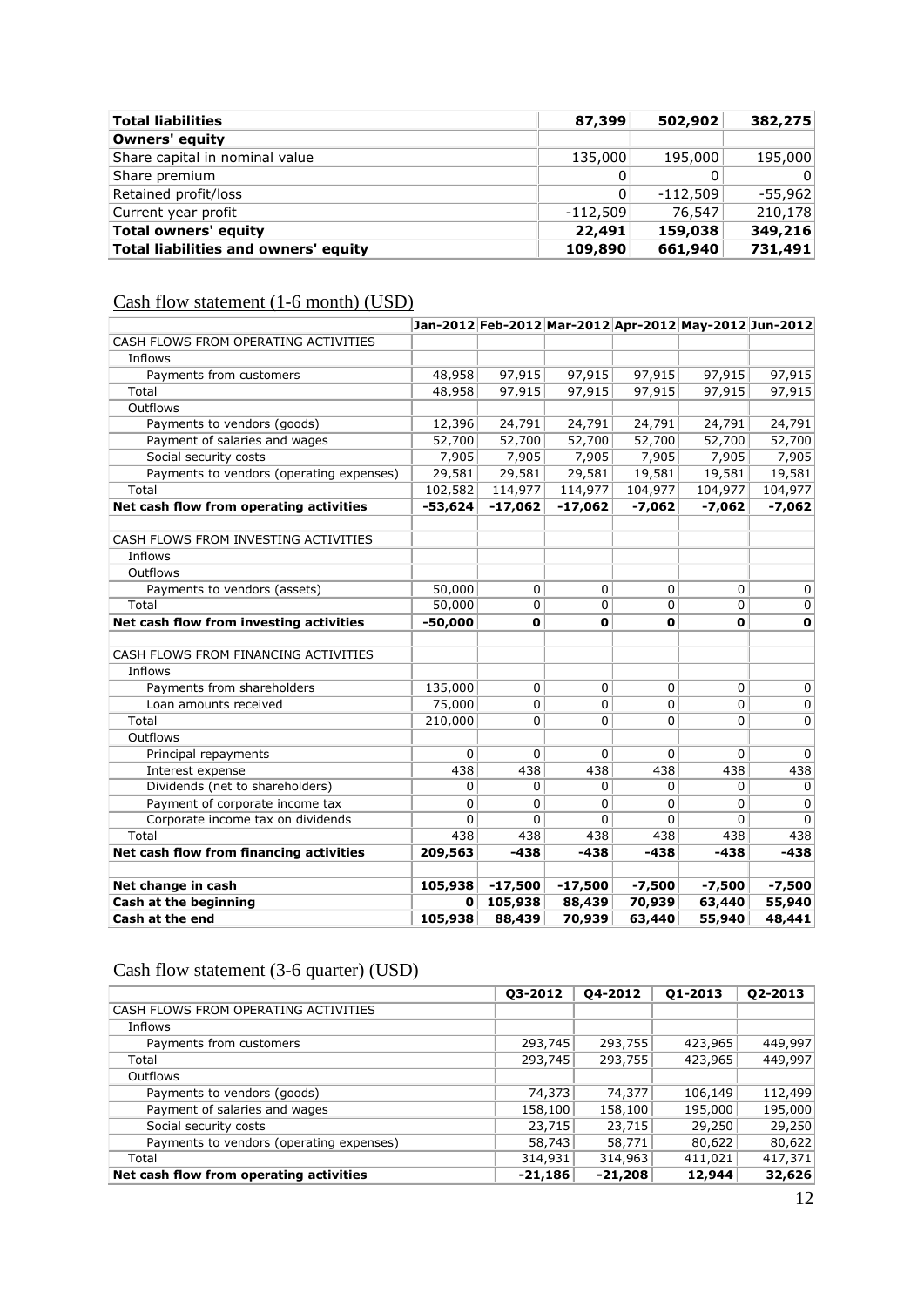| CASH FLOWS FROM INVESTING ACTIVITIES    |           |           |            |              |
|-----------------------------------------|-----------|-----------|------------|--------------|
| Inflows                                 |           |           |            |              |
| Outflows                                |           |           |            |              |
| Payments to vendors (assets)            | 0         | 0         | 500,000    | $\mathbf{0}$ |
| Total                                   | 0         | 0         | 500,000    | $\mathbf{0}$ |
| Net cash flow from investing activities | 0         | 0         | $-500,000$ | $\mathbf 0$  |
|                                         |           |           |            |              |
| CASH FLOWS FROM FINANCING ACTIVITIES    |           |           |            |              |
| Inflows                                 |           |           |            |              |
| Payments from shareholders              | 0         | 0         | 60,000     | $\mathbf{0}$ |
| Loan amounts received                   | 0         | 0         | 500,000    | $\mathbf 0$  |
| Total                                   | 0         | 0         | 560,000    | $\mathbf{0}$ |
| Outflows                                |           |           |            |              |
| Principal repayments                    | 0         | 0         | 12,498     | 12,498       |
| Interest expense                        | 1,313     | 1,313     | 6,167      | 8,448        |
| Dividends (net to shareholders)         | 0         | 0         | 0          | $\Omega$     |
| Payment of corporate income tax         | 0         | 0         | 0          | $\mathbf{0}$ |
| Corporate income tax on dividends       | 0         | 0         | 0          | $\Omega$     |
| Total                                   | 1,313     | 1,313     | 18,665     | 20,946       |
| Net cash flow from financing activities | $-1,313$  | $-1,313$  | 541,335    | $-20,946$    |
|                                         |           |           |            |              |
| Net change in cash                      | $-22,499$ | $-22,520$ | 54,280     | 11,680       |
| Cash at the beginning                   | 48,441    | 25,942    | 3,422      | 57,701       |
| Cash at the end                         | 25,942    | 3,422     | 57,701     | 69,381       |

### Cash flow statement (1-4 year) (USD)

|                                          | 2012         | 2013         | 2014        |
|------------------------------------------|--------------|--------------|-------------|
| CASH FLOWS FROM OPERATING ACTIVITIES     |              |              |             |
| Inflows                                  |              |              |             |
| Payments from customers                  | 1,126,033    | 1,773,962    | 2,422,919   |
| Total                                    | 1,126,033    | 1,773,962    | 2,422,919   |
| Outflows                                 |              |              |             |
| Payments to vendors (goods)              | 285,101      | 443,648      | 603,333     |
| Payment of salaries and wages            | 632,400      | 780,000      | 966,000     |
| Social security costs                    | 94,860       | 117,000      | 144,900     |
| Payments to vendors (operating expenses) | 265,000      | 322,500      | 455,000     |
| Total                                    | 1,277,361    | 1,663,148    | 2,169,233   |
| Net cash flow from operating activities  | $-151,328$   | 110,814      | 253,686     |
|                                          |              |              |             |
| CASH FLOWS FROM INVESTING ACTIVITIES     |              |              |             |
| Inflows                                  |              |              |             |
| Outflows                                 |              |              |             |
| Payments to vendors (assets)             | 50,000       | 500,000      | 0           |
| Total                                    | 50,000       | 500,000      | 0           |
| Net cash flow from investing activities  | $-50,000$    | $-500,000$   | $\mathbf 0$ |
|                                          |              |              |             |
| CASH FLOWS FROM FINANCING ACTIVITIES     |              |              |             |
| Inflows                                  |              |              |             |
| Payments from shareholders               | 135,000      | 60,000       | $\mathbf 0$ |
| Loan amounts received                    | 75,000       | 500,000      | 0           |
| Total                                    | 210,000      | 560,000      | 0           |
| Outflows                                 |              |              |             |
| Principal repayments                     | $\mathbf{0}$ | 90,849       | 127,295     |
| Interest expense                         | 5,250        | 30,448       | 25,569      |
| Dividends (net to shareholders)          | $\Omega$     | $\mathbf{0}$ | 20,000      |
| Payment of corporate income tax          | 0            | $\mathbf{0}$ | 19,357      |
| Corporate income tax on dividends        | $\Omega$     | $\Omega$     | 0           |
| Total                                    | 5,250        | 121,297      | 192,221     |